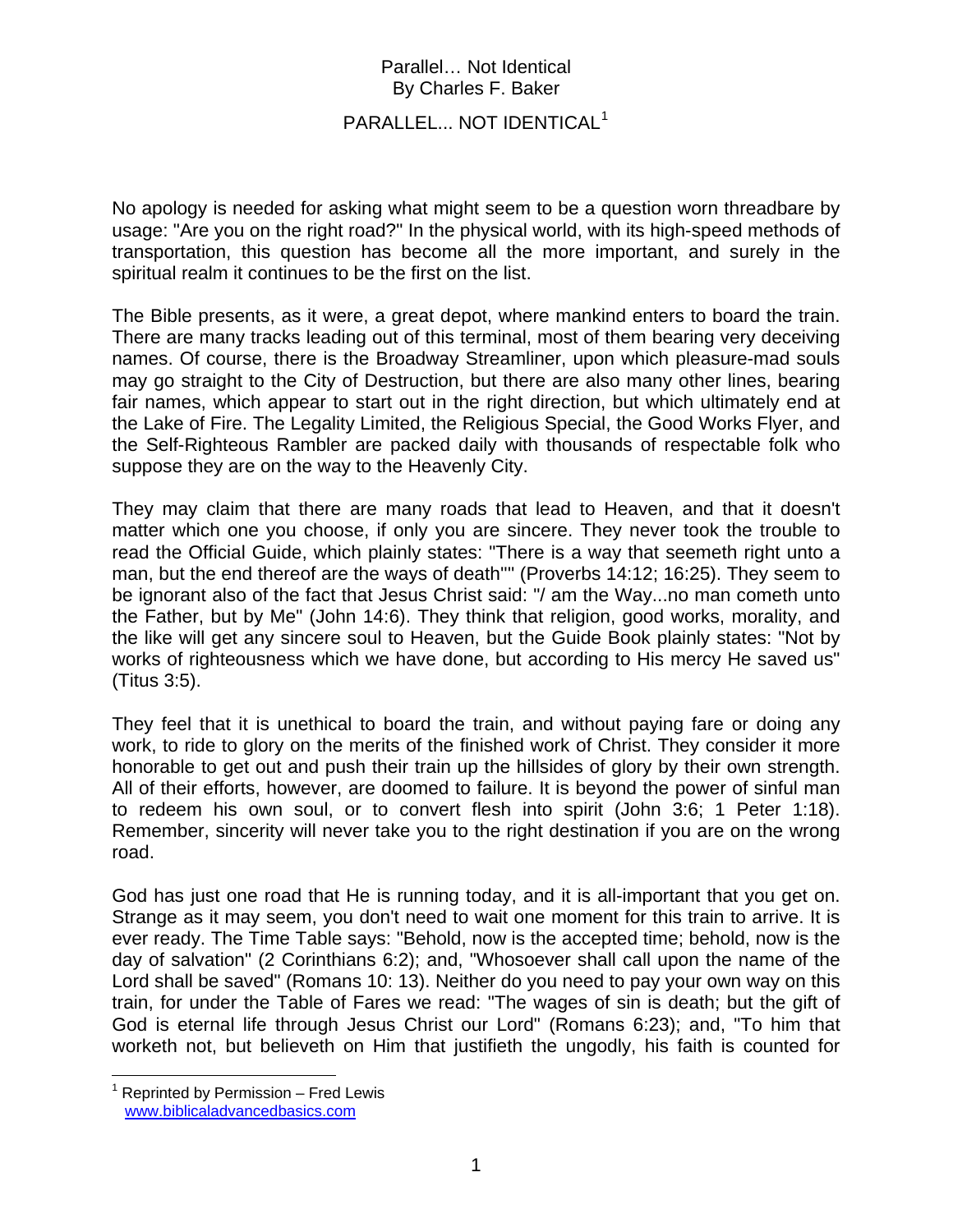righteousness'" (Romans 4:5). There is only one gate through which you can enter and that is faith: faith in the Lord Jesus Christ. If you have never boarded God's "Salvation Liner," do so immediately and know the joy and assurance of arriving in glory some day with our Lord and Savior Jesus Christ (Colossians 3:1-4).

From this point on I wish to address my remarks only to those who have received Jesus Christ as Savior, to those who are on God's road to glory. We have a great need to study our Official Guide Book, even though we are on God's Way: first, lest we get side tracked on some of Satan's spurs, and second, lest we get confused and get onto the Kingdom Line. All Christians can understand the first-mentioned danger, but the great majority are completely unaware of the second. In fact, they are so ignorant of the fact that God has revealed two great lines in the Bible that they suppose that they are on the Kingdom Line, for that is the only one they know anything about.

While it is true, as I have stated before, that God has only one line which He is running today, it is also true that in the Bible there are two lines. One of these has been interrupted for the present dispensation, but since it is still in the Time Table, Christians today often get its schedule confused with their own, not realizing that there are in fact two different schedules. There are many similarities between them, or, as we may say, places where the tracks run parallel.

One of these lines began with Abraham, back in Genesis 12, and runs through Israel into the Messianic, Millennial Kingdom here upon earth. The other, and that which is God's line for today, began with the Apostle Paul, and will end in Heaven when the Church which is the Body of Christ is raptured to glory, as the Schedule Sheet shows in 1 Thessalonians 4:13-18. For short, we will call these two the Kingdom Line and the Body Line.

### PARALLEL BUT NOT IDENTICAL

Our purpose shall be to compare these two lines in order to be convinced that they are two distinct lines, and to see those places where the tracks run parallel, and also where they diverge. We will see that while two tracks may run parallel in places, they do not necessarily lead to an identical destination. God has two destinations for His redeemed people: Heaven and the restored earth. Our citizenship is in Heaven (Philippians 3:20); that of redeemed Israel and of the nations will be in the renewed earth (Zechariah 14:16, etc.). Most of the confusion among really saved Christians is due to a failure to distinguish between these two lines. The majority make the mistake of calling identical that which is only parallel. This results in what we might call Undispensationalism. Then there are others who make identical truth to be merely parallel, and this results in Hyperdispensationalism. When we recognize what is identical as identical, and what is parallel as parallel, then we are true Dispensationalists.

Picture in your mind these two glorious lines of truth in the Bible: the Kingdom Line and the Body Line. Remember that they are both God's lines and that Jesus Christ is the Chief Engineer on both. Be prepared to see many sections of track running parallel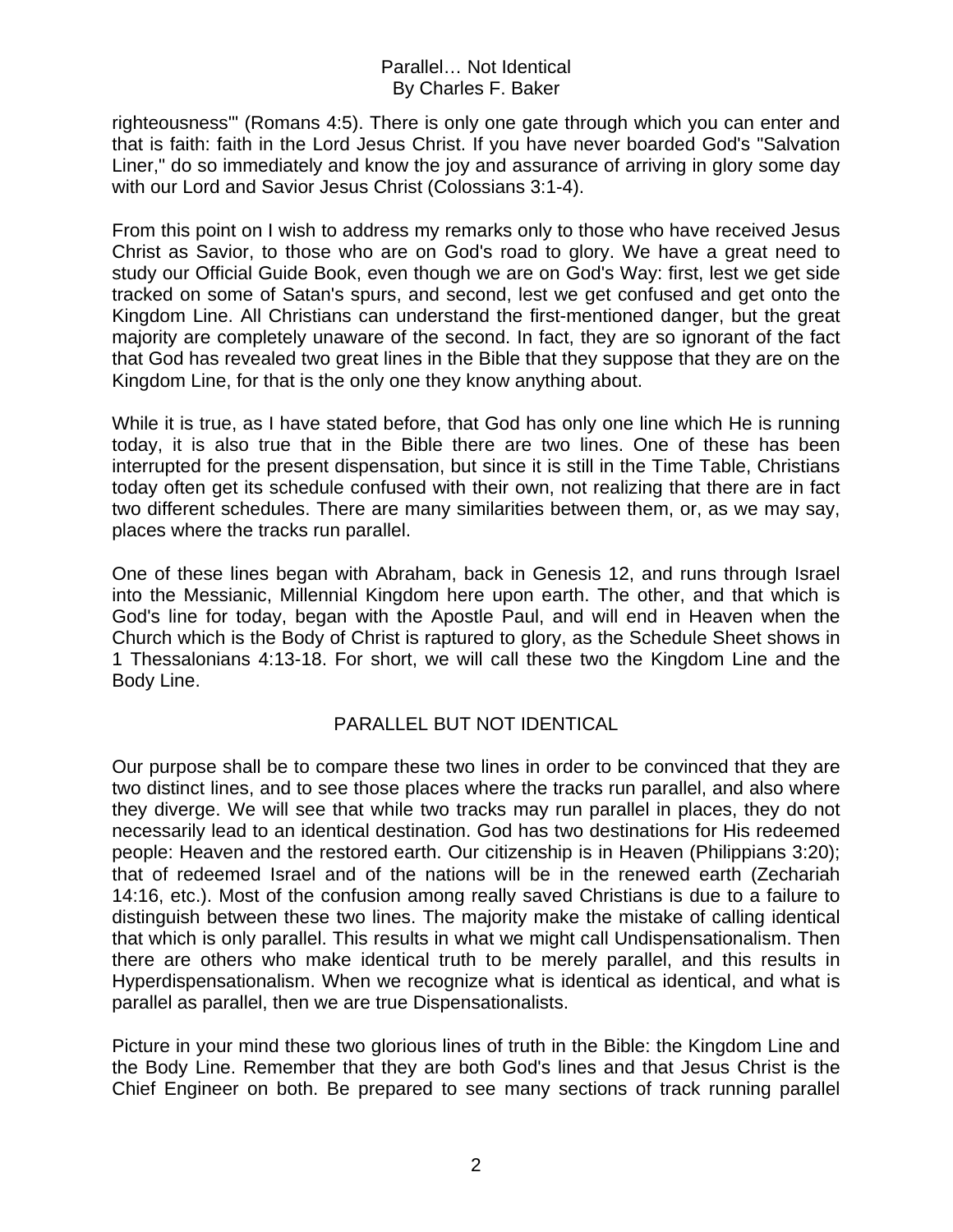through certain parts, but do not be surprised to find widely divergent scenery on the two in some places. It is beyond the scope of this article to point out all of the places of interest on both of these scenic routes, but rather we shall look at just a few of the more important places to see the similarities and the differences.

### GRACE

Because we often refer to our message as the Grace Message, or the Grace Testimony, some have received the impression that we mean that wherever grace appears in the Bible, that is for the Church, and wherever law appears, that is for the Jew. The post-millennial theologians were more or less guilty of such an interpretation, but that is not at all our view. The Kingdom program has a great deal of grace in it. While Christ was proclaiming that kingdom, the people marveled at the words of grace which fell from His mouth (Luke 4:22). Surely it was wonderful grace (Luke 7:42) where the two debtors were freely forgiven when they had naught with which to pay. And what shall we say of the grace shown to Israel when the Lord prayed, "Father forgive them, they know not what they do" (Luke 23: 34). And what of the grace poured out on Israel at Pentecost and thereafter, when God sent His salvation first of all to those who had murdered His Son (Acts 3:26)?

Israel had a grace message, and so do we, but these two grace messages are not identical, but only parallel, for we shall see many distinctions between them. The two most evident differences between them are first, Israel's message included a program of religious practices which are not included in our grace message, and second, Israel's grace was with a view to the establishment of the Kingdom on earth, whereas our grace is with a view to the calling out of a Heavenly Body.

On the doctrine of grace, therefore, we will find quite a long stretch where the Kingdom and Body tracks are parallel. It would seem that God led John to choose especially those parallels to Paul's Gospel in writing his own gospel. Therefore, we can use John today in a remarkable way in declaring the Gospel of the Grace of God, in spite of the fact that the things there recorded were spoken and ministered only to the lost sheep of the House of Israel. We find wonderful examples of grace all through the Bible which are similar to the grace shown to us today; hence, we can use all of these cases to illustrate and illuminate the message for today.

When we do this, it is as though we come to a place where the two lines run parallel, and we transfer from the Body Line to the Kingdom Line, just as long as the lines stick together, hence, seeing more of the beautiful scenery of God's grace. But as soon as the tracks begin to diverge, we must be sure to get back on the Body Line, or we will frustrate the grace which God has given to us.

To further illustrate this point, notice what Peter says in Acts 15:11: "But we believe that through the grace of the Lord Jesus Christ we [Jews] shall be saved, even as they [Gentiles]." This might appear to be absolutely identical to Paul's message, and it is absolutely parallel at this point, but let us carefully examine the full run of the line and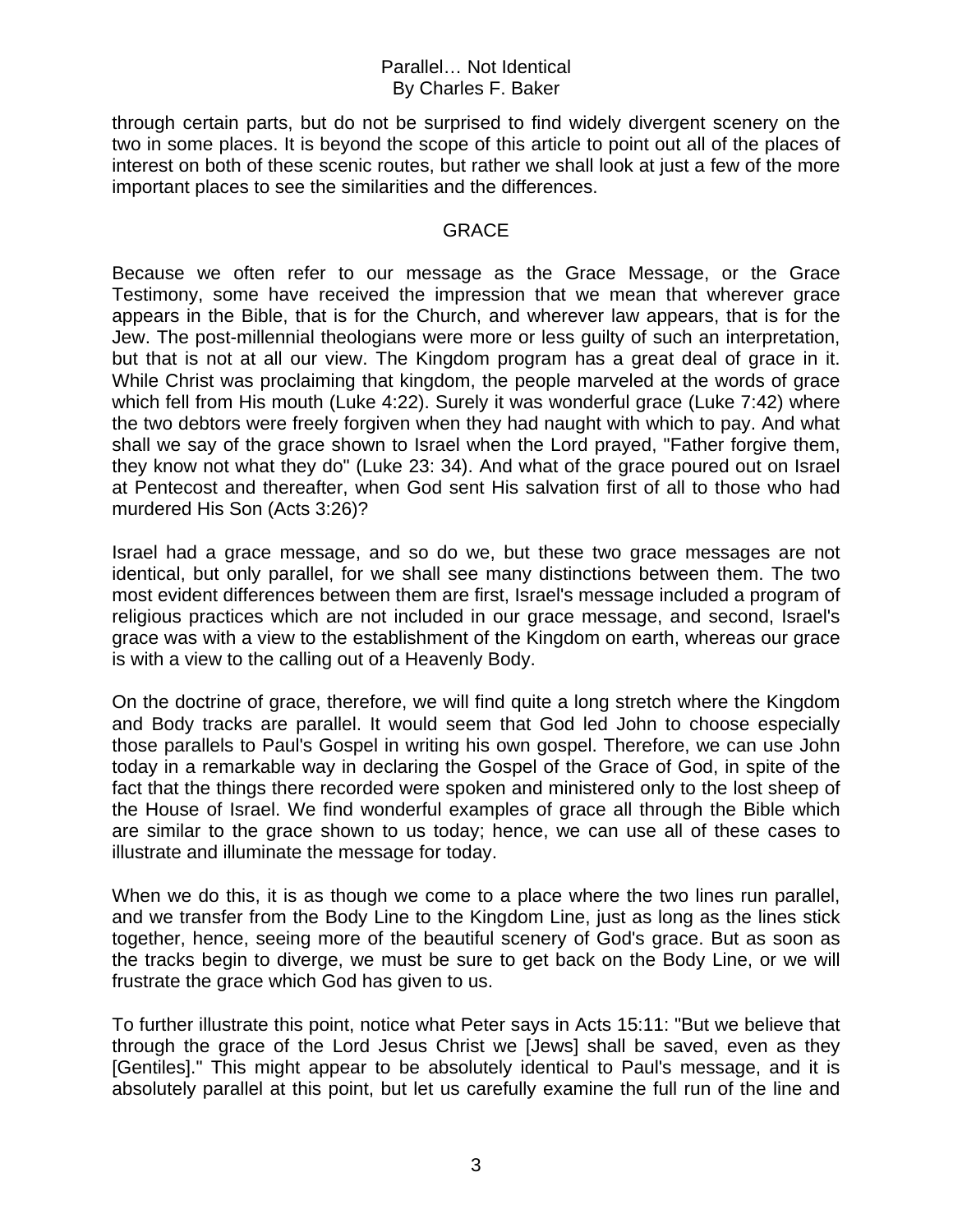see whether Peter's message began at Pentecost with this word: "Repent, and be baptized every one of you in the name of Jesus Christ for the remission of sins, and ye shall receive the gift of the Holy Ghost" (Acts 2:38). This was a wonderful message of grace, but was it identical to Paul's message of grace at this point? Paul said: "/ thank God that I baptized none of you...For Christ sent me not to baptize..." (1 Corinthians 1: 14,17). The Jews had to repent and be baptized with water before receiving the Holy Spirit, but is that a part of God's message of grace for today?

Look once again at Peter and the Jerusalem saints who had received God's grace. As far as we have any record, these Spirit-filled apostles and believers continued as loyal Jewish subjects. They did not break with Moses or the temple sacrifices and worship. Remember, their religious and political life was bound together in an inseparable fashion. Christ Himself had taught them to be subject to those who sat in Moses' seat (Matthew. 23:2-3), and so we see even Paul carrying out this order as late as Acts 23:2- 5. These Jewish believers who had been saved by grace, according to Peter in Acts 15:11, were all zealous of the law (Acts 21:20), and we have not one word of protest from God up to this point against it. As a matter of fact, the Holy Spirit in Acts 15:28 (cf. Acts 21:25) puts a difference between the Jewish believers under Peter, and the Gentiles under Paul, plainly instructing" the Gentiles that they should observe no such things. God strongly protested against putting Gentiles under the Law, and He pronounced an anathema upon Jew or Gentile who taught justification by the works of the law (cf. Galatians 2:15-16). Paul circumcised Timothy because he was a Jew (Acts 16:3), but not for a moment would he listen to having Titus, a Gentile, circumcised (Galatians 2:3-5).

Let us look at just one further particular to see if Peter's grace message was identical with Paul's. Peter told Israel that if they would repent, God would send Jesus Christ back from Heaven to bring about the restitution of all things (Acts 3:19-21). Do we find Paul at any time making such a proposition to the Gentiles? Of course not. Paul was raised up to pronounce blindness upon Israel because of their rejection of Peter's offer, and to send salvation to the Gentiles, not to bring Jesus back to earth, but to call out a Heavenly Church which Jesus will bring up to Heaven with Himself there.

# GENTILE SALVATION

This brings us to another subject in which we can see a parallel between Body and Kingdom truth, but also a great difference. Some people have the mistaken idea that wherever we read of Gentile salvation in the Bible it has reference to what God is doing today. Instead, it is only a parallel. After the whole world had given up God, and God had given up the world (Romans 1: 24,26,28), God called out Abraham and promised that He would make of him a great nation, and that through his seed all the nations of the earth would be blessed (Genesis 12:2-3). The whole story of the Bible from Genesis 12 down into the book of Acts is the story of God working through one nation with a view to blessing all nations. The Greek woman had to learn that the children (Israel) must first be filled, before the Gentiles could be blessed in full measure (Mark 7:27). In other words, on the Kingdom Line, Gentiles were going to be saved (and therein we see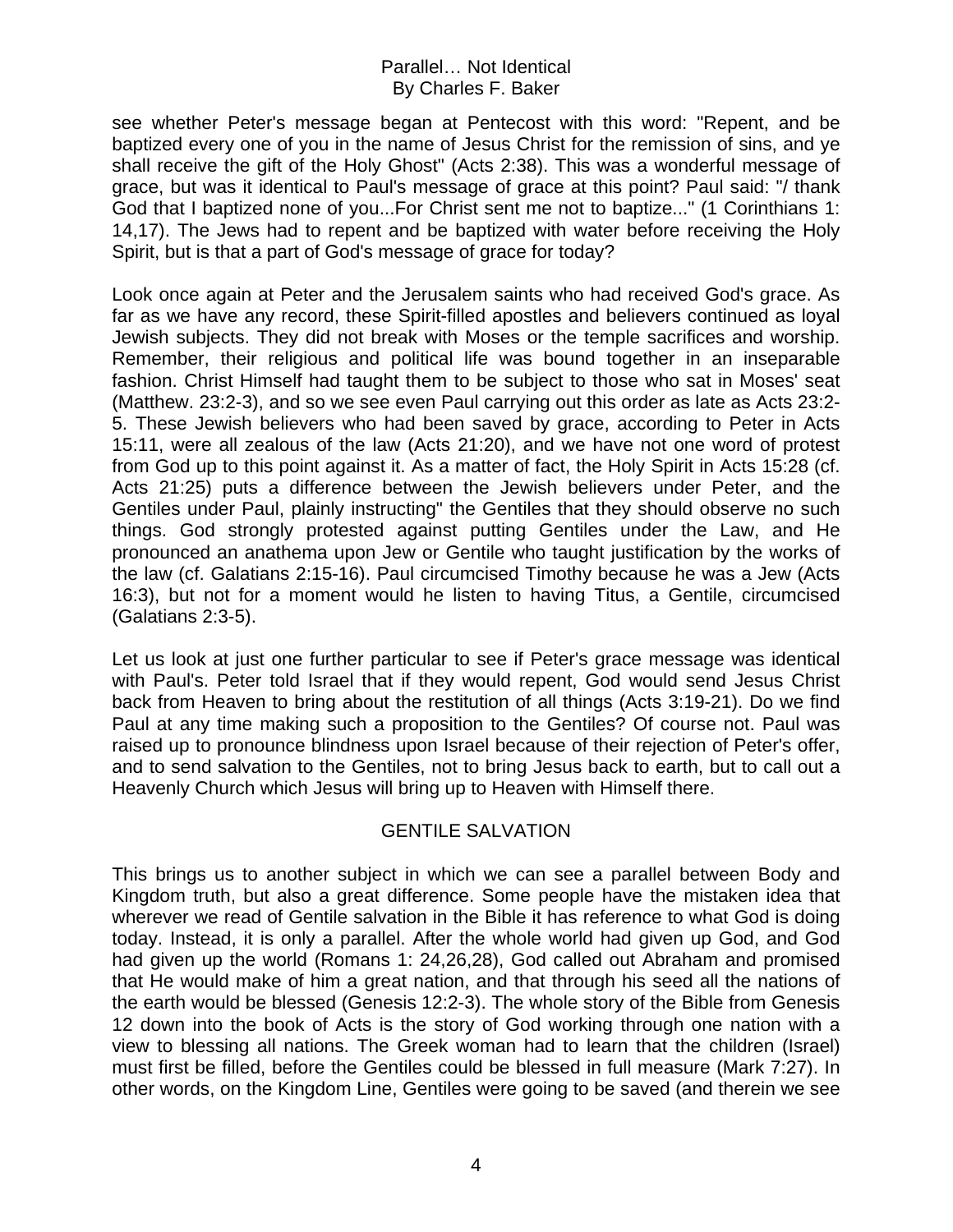the parallel to the Body Line), but on the Kingdom Line this Gentile salvation could come in but one way - because of and through Israel's fullness. The Kingdom train arrives at Gentile salvation only after it has passed the place where all Israel are saved. Now, notice the great difference between this and Gentile salvation on the Body Line. Salvation is being sent to the Gentiles today, not because of Israel's fullness, but because of their fall. "Through their fall [not fullness] salvation is come unto the Gentiles." (Romans 11:11,12). And not only so, but whereas Gentile salvation on the Kingdom Line was predicted by all of the prophets, Paul shows that the plan and purpose of Gentile salvation under his ministry was a secret, hidden from all of the old prophets, and never before made known to the sons of men (Ephesians 3:1-9).

Some may object that Paul in such passages as Romans 15:9-12 bases his Gentile ministry upon the Old Testament prophets, but if this were true it would be a contradiction of his statements about the Mystery. Paul does not say that his ministry is the fulfillment of the Kingdom program of Gentile salvation as predicted by Isaiah, but instead he is merely pointing us to a section of the Kingdom track that lies parallel to ours. It was no mystery that Gentiles were to be saved. The mystery was that Gentiles were to be saved in spite of Israel, instead of through Israel, and that those thus saved were to become members of a joint-body of Jews and Gentiles, called the Church which is His Body, instead of becoming subject to redeemed Israel in the Kingdom.

# THE GOSPEL

There are many who argue that there is only one gospel in the Bible - "If any man preach any other gospel unto you than that which you have received, let him be accursed" (Galatians 1:9). We must all agree that the only gospel, or good news, that God has for lost sinners is to be found in Jesus Christ, but let us notice certain distinctions which will show that here, too, there is the Kingdom Gospel, and the Gospel of Grace given to and through Paul. These two messages are parallel in many particulars: both are based upon His death and resurrection, both bring forgiveness of sins, and both involve a new birth. But there are certain differences which will show that these two gospels are not identical.

First of all, notice that it was possible to preach the Kingdom Gospel without saying one word about the death and resurrection of Jesus Christ. From Luke 9:1-6 and 18:31-34 we learn that the Twelve preached the Gospel for a couple of years while they were in complete ignorance of the fact that Jesus would even die. Peter even remonstrated with the Lord when Jesus revealed the fact of His impending death (Matthew 16:21-22). Now let us ask: Could we preach the Gospel of God for today without mentioning the death, burial, and resurrection of Christ (1 Corinthians 15:1-4)? Of course, Christ's death was to be the ground of salvation under the Gospel of the Kingdom, but the point here is that this Gospel was preached before Christ died and it was a proclamation which said nothing about His death.

This brings us to the question, just what did people have to do to be saved, or to be born again before our Gospel was revealed through Paul? We know that without faith it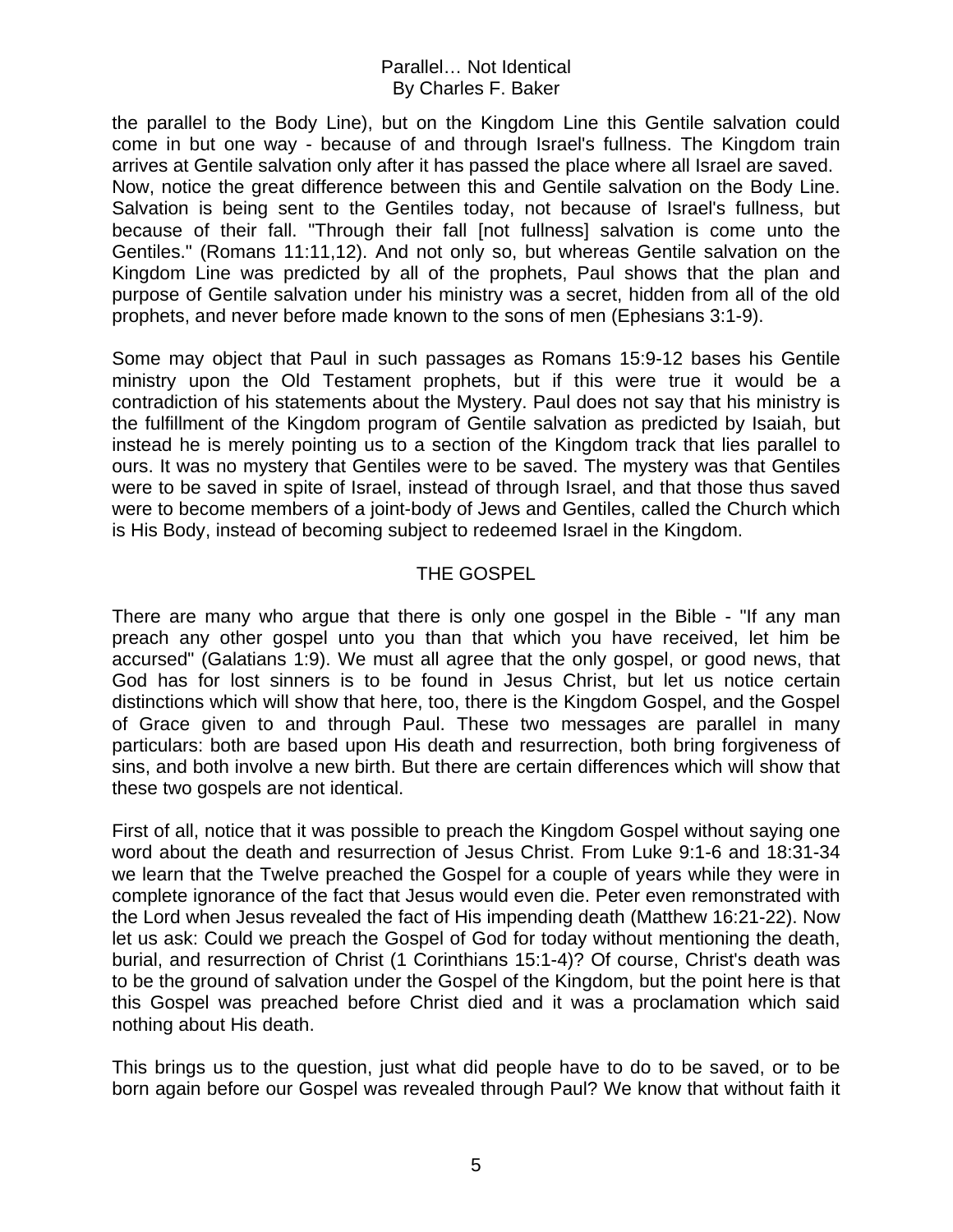is impossible to please God, hence, faith has been a requirement in all ages. Hebrews 11 tells us what these saints of old had to believe in order to be saved. They had to believe the message that God revealed to them. God told Abraham that He would multiply his seed as the stars of Heaven and Abraham believed God, and it was counted to him for righteousness (Genesis 15:6). God did not tell him that Jesus was coming some day to die for his sins, and that if he would accept Jesus Christ as his personal Savior, he would be saved. So the people who lived under the Law were saved because they believed the message that God gave to them. When Jesus came to earth, men were saved, not by believing that Jesus was going to die for their sins, but by believing that Jesus was the Christ, the Son of God (Matthew 16:16). Peter was surely saved when he made that confession, but as we have seen, he was totally ignorant of the truth that Jesus was going to die for his sins.

Notice next the case of Nicodemus. Jesus told him he had to be born again. We know from John 19:38-39 that Nicodemus was a secret believer in Jesus as the Messiah. We have every reason to believe that he was born again. If he wasn't, surely others were, but who would think of contending that a person who was saved, or born again, before the death of Christ, was in identically the same position as one who is born again today? Many things happened after Peter and Nicodemus were born again while Christ was on earth. The Holy Spirit was surely not given then as He was poured out at Pentecost. Nicodemus was surely not baptized by one Spirit into the Body of Christ; for that Body had not yet been formed. Doubtless, we who are born again today (see 1 Corinthians 4:15) have blessings and a position which those in other ages did not have. Hence, while there is a parallel in these experiences, they are not identical.

### IN CHRIST

While the expression, "in Christ is almost entirely confined to the Pauline Scriptures, there is a parallel to it in those portions which pertain primarily to the Kingdom. To be in Christ today means to be in the Body of Christ, but that does not mean that believers in the Kingdom Age will not be in Christ, even though they are not in the Body. John 14:20 states: "At that day ye shall know that I am in my Father, and ye in me, and I in you." Christ was not here giving a revelation of the Body of Christ, but of that spiritual relationship which would exist between Him and all of the redeemed, whether members of the Body or not. Many teachers are guilty of robbing Israel of all of his spiritual blessing, and in making- the Kingdom to be just an external, temporal arrangement. The New Covenant made with Israel promised the indwelling of God in them, then they were to be in Him. Let us remember that although the Kingdom will be on this earth, it is a kingdom which originates in the Heavens.

We should know that if the Body of Christ is a joint-body of Jews and Gentiles, it could not have been in existence as such before Paul was saved, and yet we read in Romans 16: 7 of Andronicus and Junia, who, Paul says, "were in Christ before me." Here then is the parallel truth: all of the redeemed of all ages will be in Christ, but only the saints of this dispensation will be in the Body of Christ.